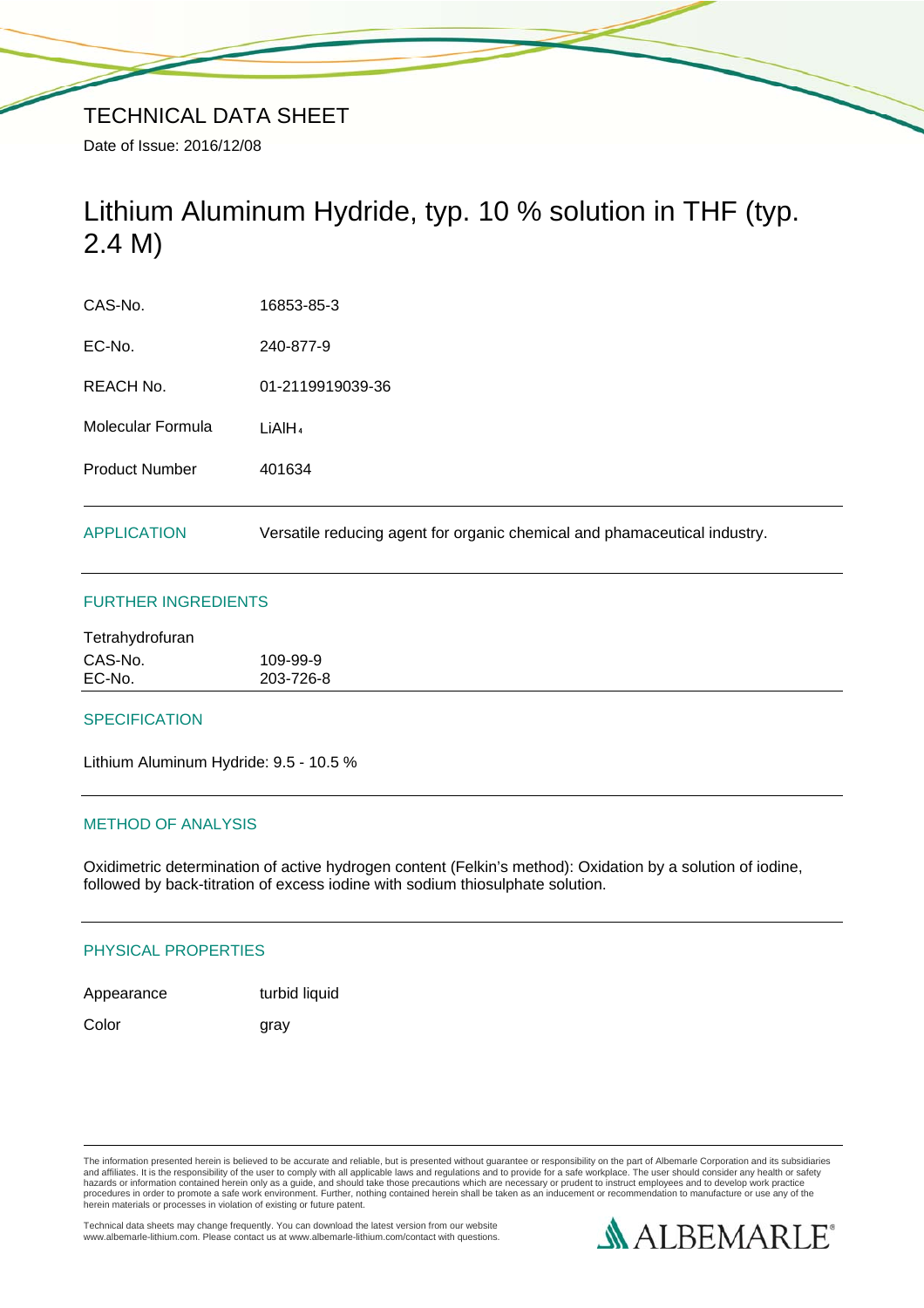| Flash point                              | -21.2 °C (Tetrahydrofuran)                                                 |
|------------------------------------------|----------------------------------------------------------------------------|
| Boiling point/boiling<br>range           | 66 °C (Tetrahydrofuran)                                                    |
| Density                                  | 0.9 g/cm3 at 20 $^{\circ}$ C                                               |
| Water solubility                         | (Not applicable)                                                           |
| Molecular weight                         | 37.95 g/mol                                                                |
| <b>Additional Physical</b><br>Properties | Molarity abt. 2.4                                                          |
|                                          | Decomposition rate: abt. 0.06 % per month (20 °C, based on total activity) |

#### HANDLING & STORAGE

| Handling | Dilute spilled solution with paraffin oil (but never with halogenated hydrocarbons,<br>alcohols, ketons, esters etc.) and cover with ground limestone or cement. The<br>soaked material should then be taken to a safe place and be decomposed from a<br>safe distance by a jet of water. Pay also attention to the official safety regulations<br>(see: "Marking"). The safety data sheet is available on request. Please see also our<br>brochure "Lithium Aluminum Hydride". In use may form flammable/explosive vapor-<br>air mixtures. Harmful in contact with skin and if swallowed. Keep under argon or<br>nitrogen. Keep container in a well ventilated place. Never add water to this product.<br>Take precautionary measures against static discharges. In case of fire use powder<br>based on sodium chloride or limestone powder. Never use water, halons or carbon<br>dioxide. |
|----------|---------------------------------------------------------------------------------------------------------------------------------------------------------------------------------------------------------------------------------------------------------------------------------------------------------------------------------------------------------------------------------------------------------------------------------------------------------------------------------------------------------------------------------------------------------------------------------------------------------------------------------------------------------------------------------------------------------------------------------------------------------------------------------------------------------------------------------------------------------------------------------------------|
| Storage  | Under exclusion of air and humidity, the solutions are fairly stable. However, even at<br>room temperature slight decomposition with evolution of hydrogen is observed after<br>prolonged storage. Decomposition rate: abt. 0.06 % per month (20 °C based on<br>total activity). As decomposition accelerates with temperature, we recommend not<br>to (continued) exceed a storage temperature of 20 $^{\circ}$ C and to use the product within<br>a period of six months after receipt.                                                                                                                                                                                                                                                                                                                                                                                                   |

The information presented herein is believed to be accurate and reliable, but is presented without guarantee or responsibility on the part of Albemarle Corporation and its subsidiaries<br>and affiliates. It is the responsibil

Technical data sheets may change frequently. You can download the latest version from our website www.albemarle-lithium.com. Please contact us at www.albemarle-lithium.com/contact with questions.